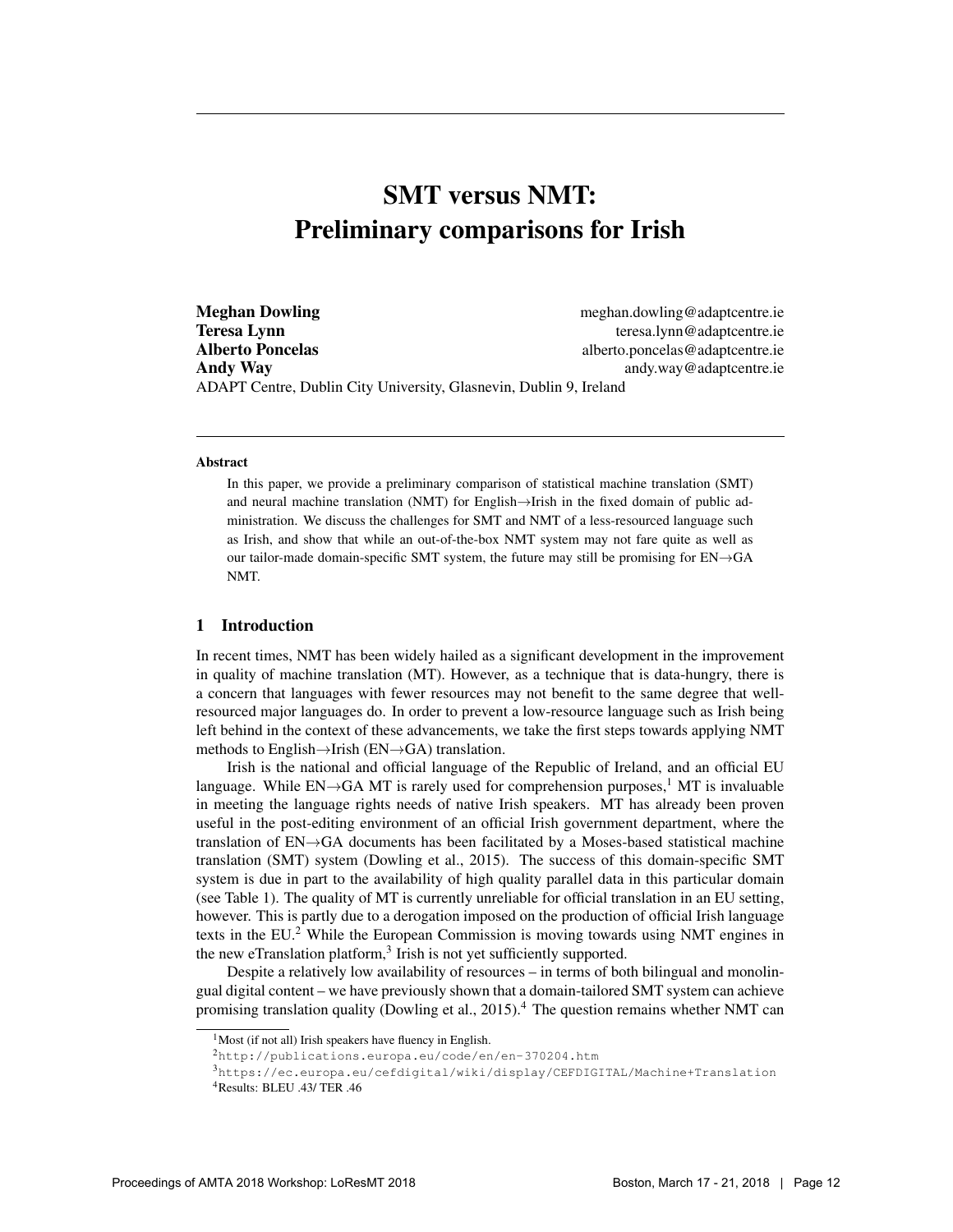achieve a similar level of usability for Irish in this setting. While the introduction of deep learning methods to the field of MT has witnessed a breakthrough in recent years, the positive impact of NMT is not felt across the board. As Koehn and Knowles (2017) highlight, current NMT systems can face a number of challenges when dealing with specific tasks. These challenges include low-resourced languages, low-frequency words arising from inflection, long sentences, and out-of-domain texts. The latter may not apply to our test case, as the success of our earlier SMT system lies in the closed domain nature of the use case (public administration data), yet the other factors are very real for the Irish language in general. In this study, we report on recent scores from the training of an updated Irish SMT engine, based on our latest data sets. We then present a preliminary NMT baseline, based on the same training and test data as previous SMT experiments, in order to investigate its strengths and weaknesses with respect to Irish.

The paper is divided as follows: Section 2 provides the context within which our work is relevant, both in terms of low-resourced MT and the use of MT in professional translation environments. In Section 3 we outline the datasets we use in training and testing, and give some background on the types and sources of this data. Section 4 details how the SMT and NMT experiments were implemented. Section 5 provides updated results for EN-GA SMT in this domain and establishes preliminary results for EN-GA NMT. Finally, in Section 6 we provide some conclusions and indicate possible options for future work in this area.

#### 2 Related Work

As discussed above, currently the primary focus of the application of Irish MT is within the context of a professional translation workflow (involving post-editing by human translators), and as such, progress in this area in terms of advances in state-of-the-art approaches is of interest to us. For many years, there have been extensive studies to show how the integration of MT within such a workflow (often complementary to the use of translation memory tools) improves productivity, both in industry-based and in academic-based research (e.g. Etchegoyhen et al. (2014); Arenas (2008)). With the introduction of NMT methods, there have been subsequent studies examining the differences between the impact that SMT and NMT have within such a setting. For example, Bentivogli et al. (2016) carried out a small scale study on post-editing of English→German translated TED talks, and concluded that NMT had made significantly positive changes in the field. Bojar et al. (2016) report a significant step forward using NMT instead of SMT in the automatic post-editing tasks at the Conference on Statistical Machine Translation (WMT16). More recently, Castilho et al. (2017) carried out a more extensive quantitative and qualitative comparative evaluation of PBSMT and NMT using automatic metrics and professional translators. Results were mixed overall. They varied from showing positive results for NMT in terms of improved (perceived) fluency and errors, to achieving no particular gains over SMT at document level for post-editing. While these studies were carried out on better resourced language pairs (English→German, Portuguese, Russian and Greek), they are still highly relevant in indicating the potential impact that the change in MT approaches can have in real-life translation scenarios.

Aside from examining the impact on translator productivity, there has also been increased focus in addressing the shortcomings of NMT, such as those outlined by Koehn and Knowles (2017). As such, a number of innovative approaches have emerged to this end. The application of various transfer learning methods has proven successful for certain low-resourced language (Zoph et al., 2016; Passban et al., 2017), as has the inclusion of linguistic features when addressing data sparsity that faces morphologically rich languages (Sennrich and Haddow, 2016). Luong et al. (2015) show that the use of attention-based NMT can have positive results in many aspects of MT, including the handling of long sentences.

In the case of Irish language, the lack of sufficient data, along with a lack of skilled re-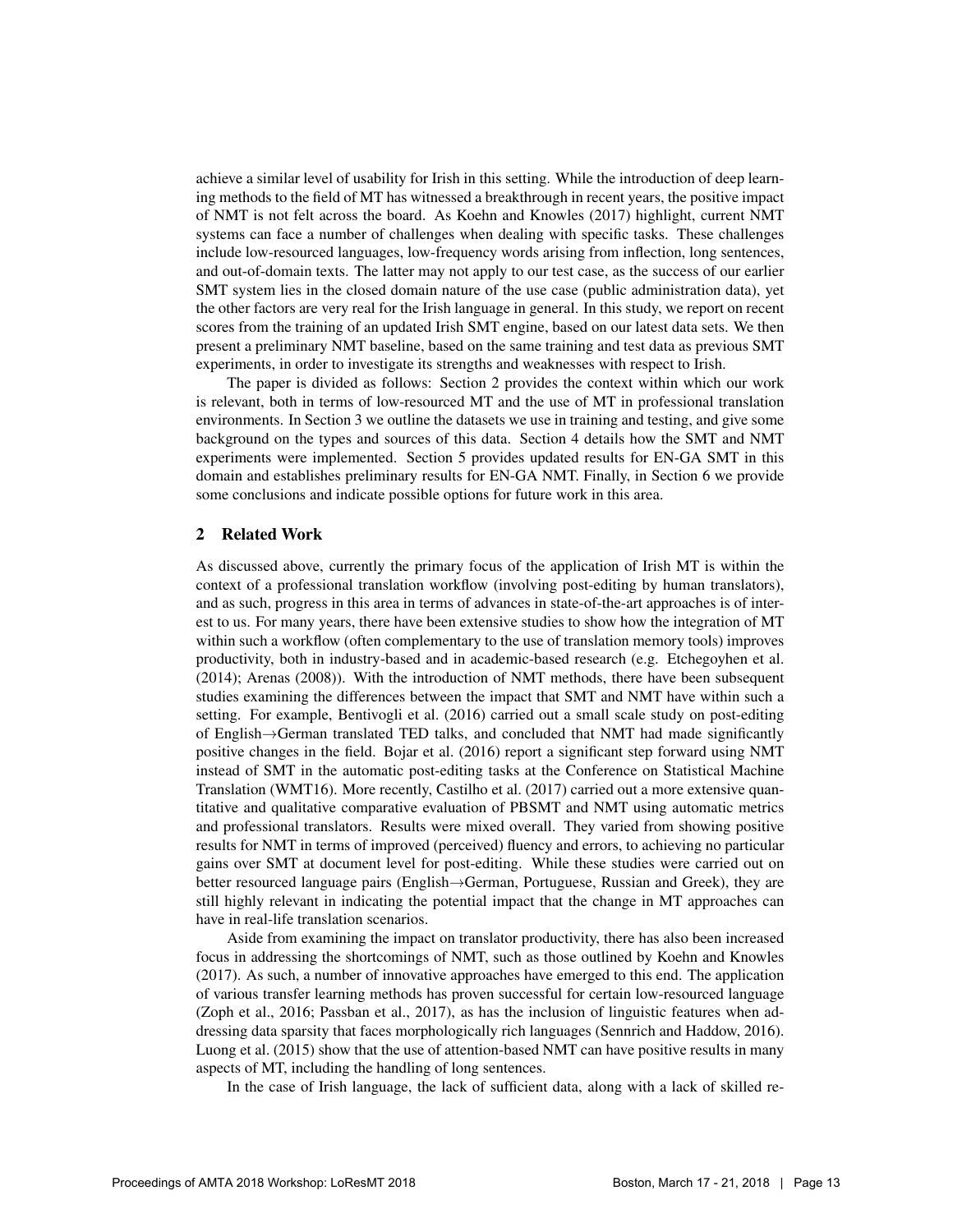sources has resulted in limited progress in the area of English-Irish (EN-GA) MT to date: As discussed in Section 1, a domain specific (public administration) SMT system is currently in use by in-house translators in the Department of Culture, Heritage and the Gaeltacht (DCHG) (Dowling et al., 2015). DCHG is the Irish government department responsible for ensuring that the Irish language needs of the Irish public are being met by the government. In addition, some steps have been taken to develop a more broad domain system (Arcan et al., 2016). This current study is, to our knowledge, the first attempt to apply NMT methods to EN-GA MT.

## 3 Data

In order to provide an accurate comparison in our SMT vs NMT experiments, we use the same data sets for each approach (apart from the absence of monolingual data in the NMT set-up). This data is almost identical to the datasets that we have used in training earlier SMT systems Dowling et al. (2015). We indicate an extended version of a dataset with  $\pm$  and our additional datasets with † in Tables 1 and 2.

## Bilingual corpora – translation model

Our data sets are based on that of our earlier SMT systems, with some additional corpora. The domain in question is public administration. As Table 1 shows, the majority of the data used to train the translation model was provided by DCHG. These sources include staff notices, annual reports, website content, press releases and official correspondence. We supplement the existing corpus with additional recently translated in-domain data provided by the DCHG. Parallel texts from two EU bodies: the Digital Corpus of the European Parliament (DCEP) and Directorate General for Translation, Translation Memories (DGT-TM) are included in the training data (referred to collectively as 'EU' in Table 1). In addition, we include data crawled from websites<sup>5</sup> that were deemed to contain text from a domain similar to public administration (using the ILSP Focused Crawler (Papavassiliou et al., 2013)). Finally, we contribute a new parallel corpus, which was collected from Conradh na Gaeilge (CnaG), an Irish language organisation which promotes the Irish language in Ireland.

### Monolingual data – language model

SMT engines require additional monolingual data in order to train a language model that helps to improve the fluency of the SMT output. This monolingual data does not necessarily need to be in-domain, and thus our language model is trained not only on the GA data used for the translation model, but also on a combination of two additional out-of-domain data sets: 'Paradocs', a corpus of national and European legal texts from  $www$ ,  $qaois$ , ie and digital GA content we recently sourced from The University Times  $(UT)^6$ .

| Data–set          | $#$ of words $(EN)$ | # of words $(GA)$ | # of sentences | $%$ proportion |
|-------------------|---------------------|-------------------|----------------|----------------|
| DCHG <sub>±</sub> | 995.419             | 1,094,707         | 66,214         | 60.86%         |
| EU                | 439,262             | 483,149           | 29,445         | 27.06%         |
| Crawled           | 213,054             | 234,028           | 11,770         | 10.81%         |
| $CnaG+$           | 20.692              | 21,365            | 1.367          | $1.25\%$       |
| <b>TOTAL</b>      | 1,668,427           | 1,833,249         | 108,796        | $100\%$        |

Table 1: Size and distribution of translation model training data.

<sup>5</sup>www.citizensinfo.ie (An Irish government website that provides information on public services) and www. teagasc.ie (Website for the state agency providing research, advisory and education in agriculture, horticulture, food and rural development in Ireland)

<sup>&</sup>lt;sup>6</sup>The University Times is a university newspaper in Trinity College Dublin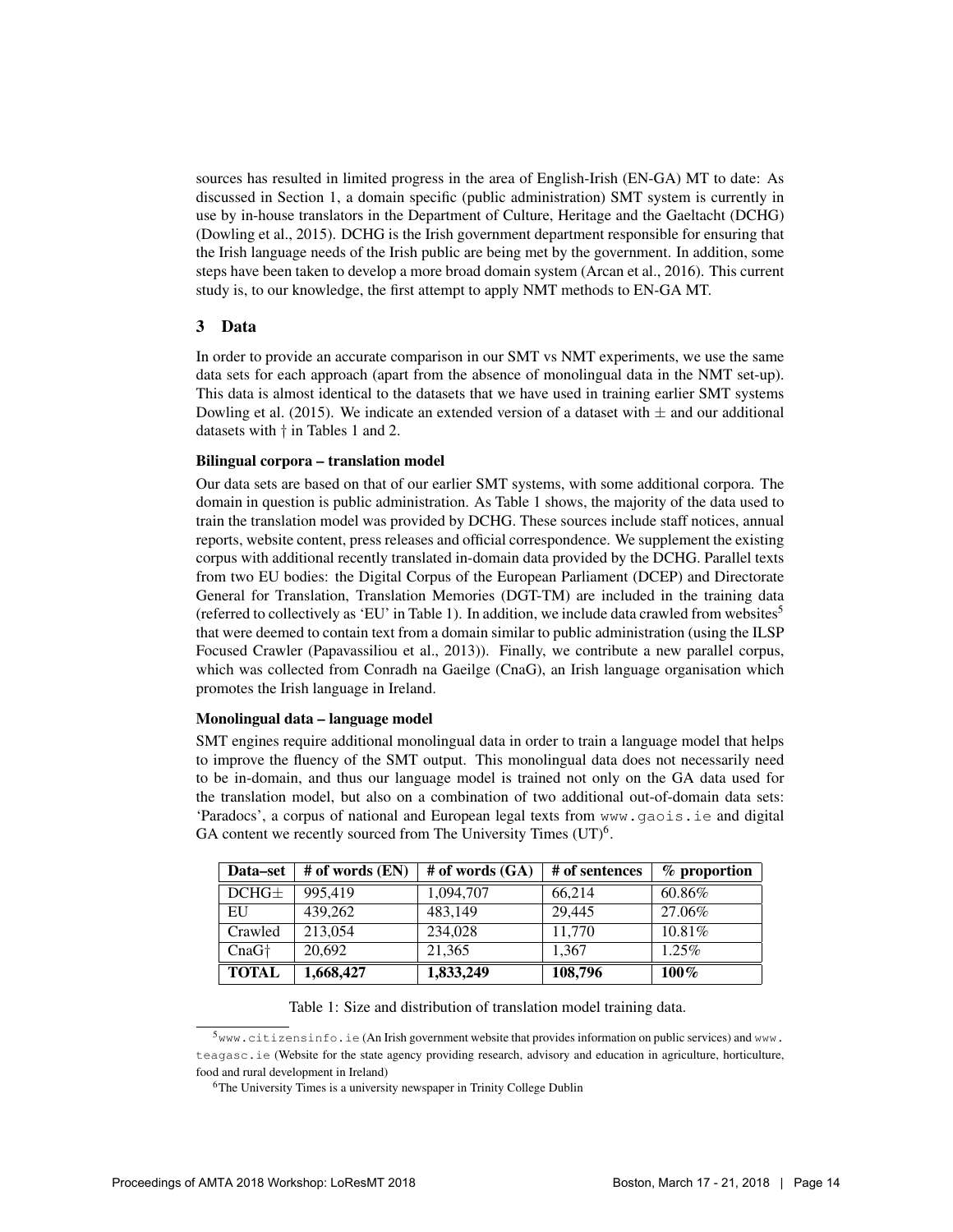| Data–set |           | $\#$ of words $\#$ of sentences |
|----------|-----------|---------------------------------|
| Paradocs | 1,596,569 | 98.758                          |
| UT†      | 15,377    | 598                             |

Table 2: Additional monolingual (GA) text used for training the SMT language model

# 4 Experiment Set–Up

# 4.1 SMT

To attain the most up-to-date results for this use-case, we train a phrase-based SMT system using Moses (Koehn et al., 2007) with the training data described in Section 3. Earlier findings showed that a 6-gram language model helps address divergent word order in EN-GA (Dowling et al., 2015). We therefore use KenLM (Heafield, 2011) to train a 6-gram language model with the monolingual data outlined in table 1. In addition, we implement hierarchical re-ordering tables to address issues surrounding word order. Our earlier system was tailored to address some consistent errors that arose from data sparsity, which resulted from inflectional variations. We took steps to reduce the repetitive task of the translator in correcting these slight orthographic changes at the token level. Our approach involved the introduction of an automated post-editing (APE) module in the pipeline, which consists of hand-coded grammar rules (Dowling et al., 2016). In order to maximise consistency with our previous work, we chose to include this APE module in our MT experiments.

# 4.2 NMT

# Baseline

In order to provide a preliminary NMT baseline for EN-GA in this domain, we implement a 'vanilla' NMT system, i.e. using default parameters where possible (this system is referred to as NMT-base in Figure 1). We use OpenNMT (Klein et al., 2017), which is an implementation of the popular NMT approach that uses an attentional encoder-decoder network (Bahdanau et al., 2014). We train a 2-layer LSTM with 500 hidden layers for 13 epochs. For the sake of comparison we use the same training data as used in the SMT system (see Table 1). The resulting vocabulary size is 50,002 (English) and 50,004 (Irish). Note that we also apply the APE module to the output of the NMT system.

# Further NMT experiments

To add to this baseline system, we also perform a few preliminary experiments to investigate the affect that altering parameters or using other methods would have on an EN-GA NMT system.

- NMT-250 One such experiment involves experimenting with the number of hidden layers in our NMT system. We implement a smaller model i.e. reduced the number of hidden states from 500 to 250. The results for this system are presented in Table 3 wherein this system is referred to as 'NMT-250'.
- NMT+ADAM We also experiment with implementing the stochastic gradient descent with 'Adam', a method for stochastic optimisation (Kinga and Adam, 2015). This method computes individual adaptive learning rates for different parameters from estimates of first and second moments of the gradients. We implement this method using the recommended learning rate for Adam (0.001) and denote this system in Table 3 as NMT+ADAM.
- NMT+BPE In order to address the inflectional nature of the Irish language, we experiment with the use of byte-pair encoding (BPE). BPE is a technique presented by Gage (1994)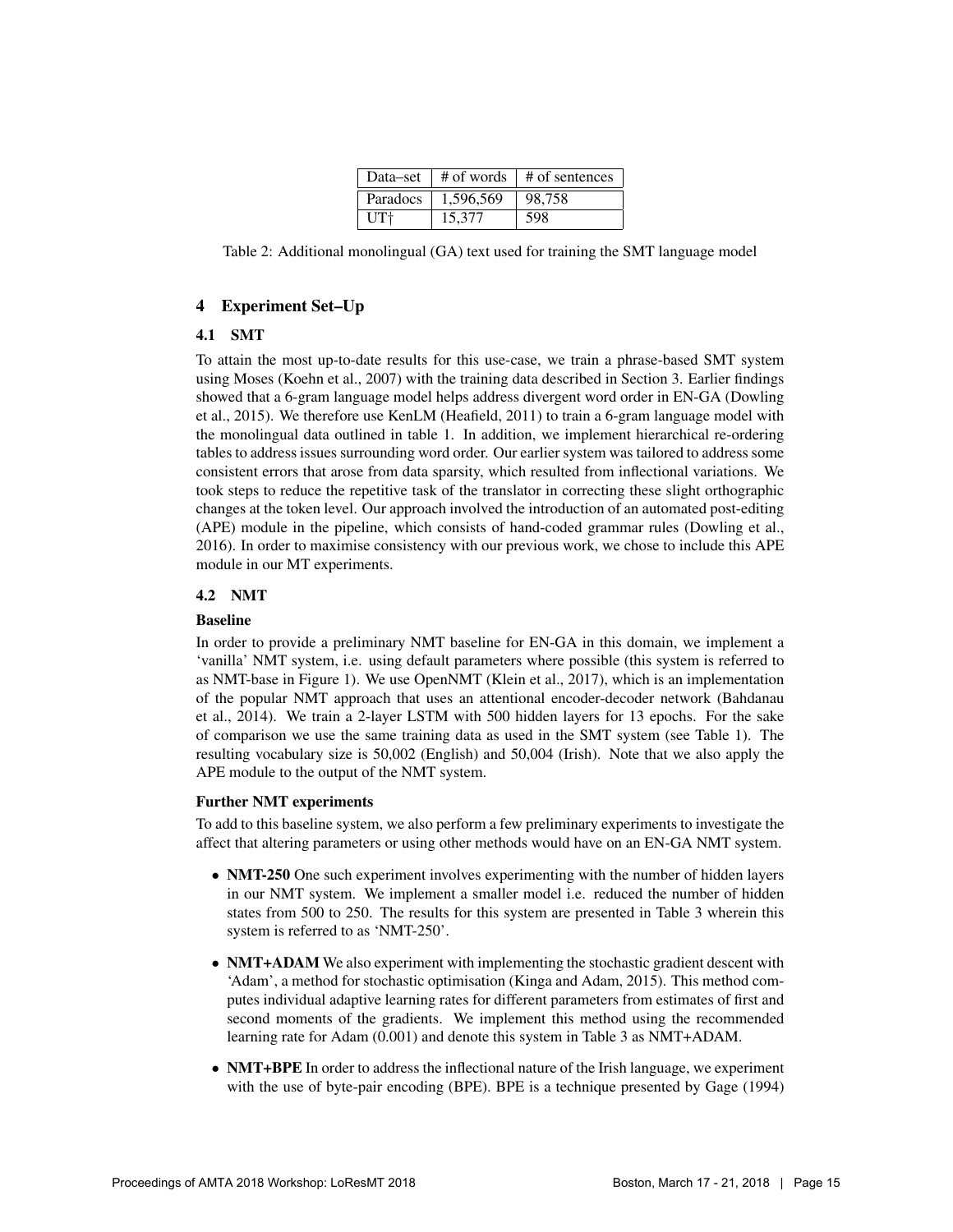and adapted for NMT by Sennrich et al. (2016b). In terms of MT, it aims to increase vocabulary coverage by encoding rare and unknown words as sequences of subword units. As data sparsity is an issue especially relevant to a low-resourced inflectional language such as Irish, reducing out of vocabulary (OOV) words is a promising technique. This system is referred to as NMT+BPE in Table 3 and Figure 1.

## 5 Results and Preliminary Analysis



Figure 1: Bar graph displaying the BLEU scores of the SMT and NMT systems, with and without the APE module applied.

Both the SMT and NMT systems were tested on the same test set that were used in earlier experiments (Dowling et al., 2015, 2016), consisting of 1,500 in–domain sentences randomly selected and set aside from the bilingual corpus.

|                | <b>BLEU</b> | $+$ APE | <b>TER</b> | $+$ APE |
|----------------|-------------|---------|------------|---------|
| <b>SMT</b>     | 46.44       | 46.51   | 43.31      | 43.32   |
| <b>NMT</b>     | 37.77       | 37.76   | 47.94      | 47.79   |
| NMT+ADAM       | 39.51       | 39.56   | 46.98      | 46.81   |
| <b>NMT-250</b> | 35.85       | 35.9    | 50.18      | 50.02   |
| NMT+BPE        | 40.09       | 40.11   | 46.73      | 46.72   |

Table 3: BLEU scores for SMT and NMT EN-GA systems before and after applying the automated post-editing module. The highest BLEU score and lowest TER score are highlighted in bold.

We present our results in Table 3 and Figure 1. The results show that for our EN→GA use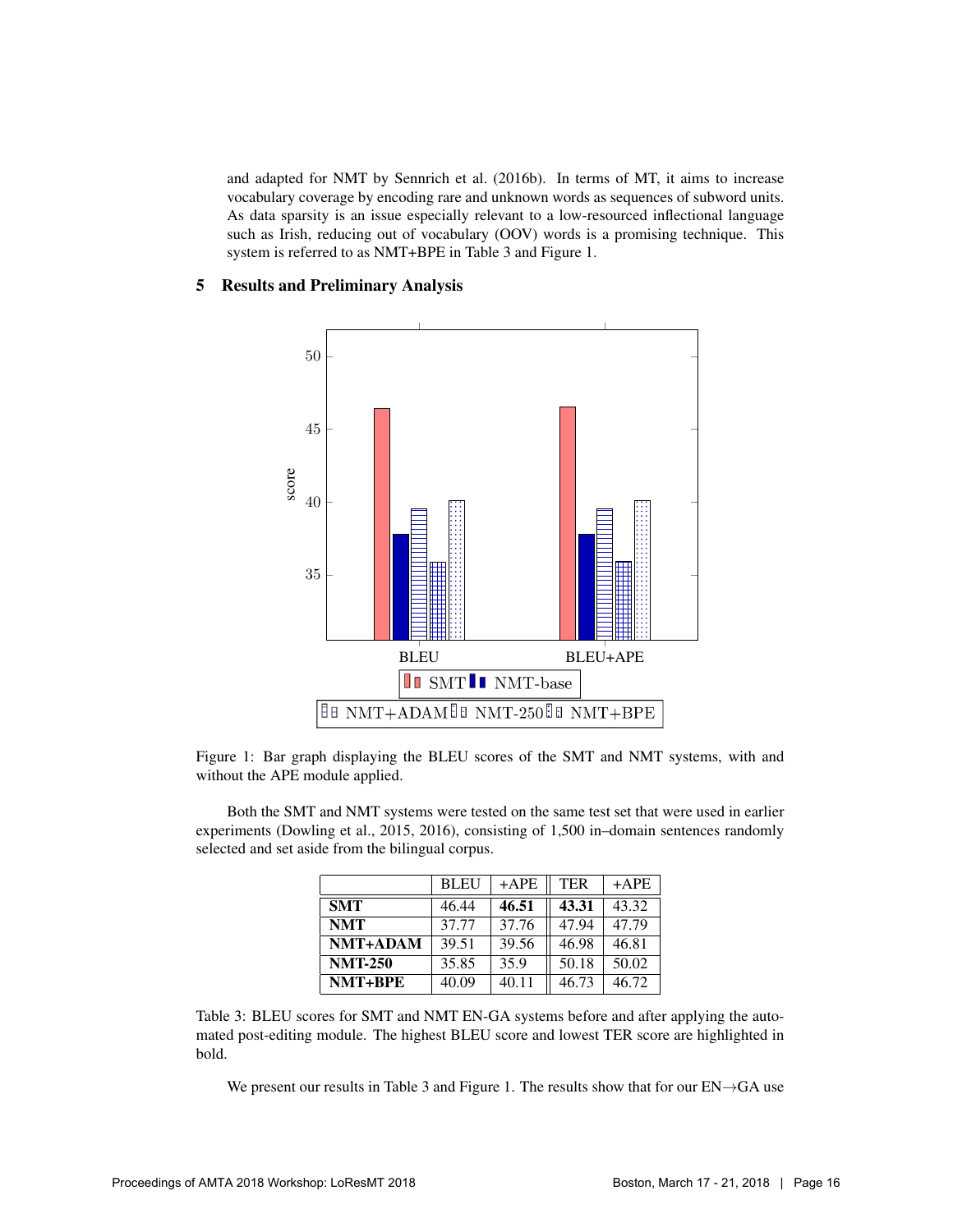case, an out-of-the-box NMT system can establish a respectable baseline of BLEU 38.04 and TER 47.94. However, it does not achieve the same level of quality of our tailored SMT system (showing a decrease of between 8.4 and 8.75 BLEU – see Figure 1). Some alterations proved beneficial - the use of Adam as a stochastic optimisation method sees the NMT output increase in BLEU score, and the use of BPE shows an even more marked improvement. Despite these advancements, the scores are still not reaching the same quality as the SMT system.

With respect to the NMT-250 experiment, the use of 250 hidden states in lieu of 500 sees a decrease in BLEU score. More testing will be necessary to identify the optimal number of hidden states for EN-GA NMT.

We note that when the APE module is applied to the NMT output, we see very little change in BLEU score, which is in line with the trends for SMT. However, it should be noted that sentence level analysis carried out in earlier work revealed that the BLEU score increase did not always represent better quality translation from a post-editing perspective (Dowling et al., 2016). This prompts us to carry out some investigation in this regard.

#### 5.1 Sentence-level BLEU

In order to gain a preliminary insight into specific differences between EN-GA SMT and NMT, we chose to perform a sentence-level BLEU on our SMT output and NMT-base output. In Examples 1–4, we highlight some instances where SMT out-performs NMT, and vice-versa.

(1) *Source:* Islands<sup>7</sup> *Irish reference:* na hOileáin. *SMT*: na hOileáin. *NMT:* Oileáin.

(NMT decrease: -69.67 BLEU)

(2) *Source:* when a requester agrees to amend a request that s / he has submitted , the date of receipt of the refined request is deemed to be the date of receipt of the FOI request . *Irish reference:* nuair a chomhaontaíonn iarrthóir leasú a dhéanamh ar iarratas a chuir sé / sí isteach, glacfar leis gurb ionann dáta faighte an iarratais leasaithe agus dáta faighte an iarratais ar SF .

*SMT*: nuair a chomhaontaíonn iarrthóir leasú a dhéanamh ar iarratas a chuir sé / sí isteach , an dáta faighte an iarratais leasaithe a bheidh an dáta faighte an iarratais SF.

*NMT*: nuair a aontaíonn iarrthóir iarratas ar iarratas a leasú, meastar go bhfuil an t-iarratas faighte faighte ag an iarrthóir a bheith faighte.

## (NMT decrease: -41.56 BLEU)

(3) *Source:* this also assists any possible reviews . *Irish reference:* Cabhraíonn sé seo le haon athbhreithniú féideartha chomh maith. *SMT*: tacaíonn aon athbhreithnithe féideartha seo freisin. *NMT*: cabhraíonn sé seo freisin le haon athbhreithniú féideartha.

# (NMT increase: +51.62)

(4) *Source:* more about CentenaryMayo.ie : *Irish reference:* tuilleadh eolais faoi CentenaryMayo.ie : *SMT:* níos mó faoi CentenaryMayo.ie :

 $7$ This is a single word heading.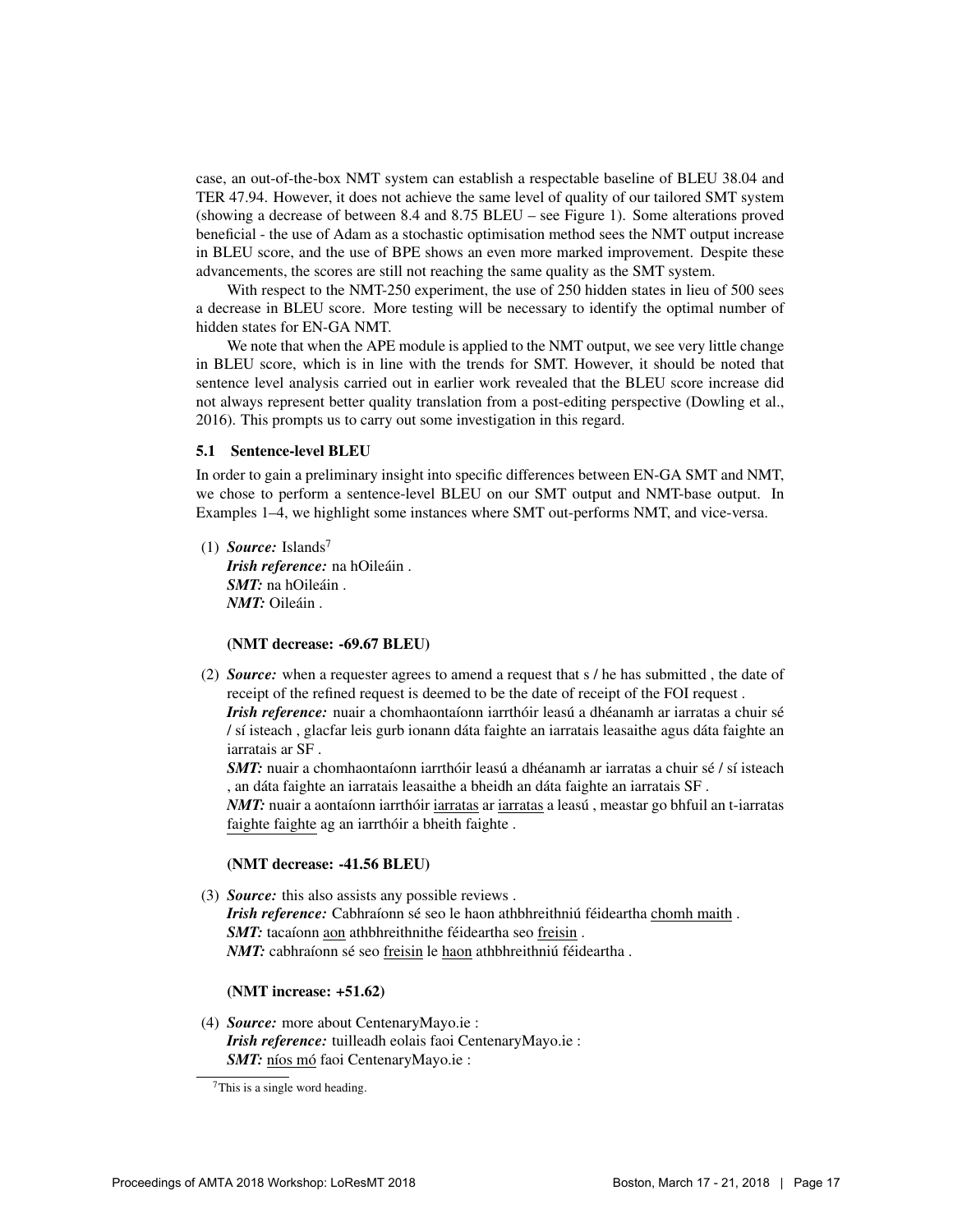*NMT:* tuilleadh faoi CentenaryMayo.ie :

#### (NMT increase: +35.0)

In Example 1, the SMT BLEU score is significantly higher than that of the NMT output. Delving into the translations, we can see that grammatically, NMT has correctly translated the source text (*Oileain ´* 'Islands'). However, the SMT system correctly translates 'Islands' as *na hOileáin*, which literally translates as '*the* Islands'. In this domain, within the context of public administration, it is standard for 'Islands' to refer to the proper noun string 'The Islands (of Ireland)'. This example highlights the value of a fixed domain, especially for low-resource MT.

Example 2 shows the translation of a longer sentence. It is clear, even to those unfamiliar with the Irish language, why the SMT output prevails in this case. The first phrase in this example is translated perfectly, when compared to the reference – meaning that it is likely that this exact phrase or very similar phrases are present in the training data, and the SMT system is therefore well-equipped to translate it. Looking at the NMT output we can see that a phenomenon, not uncommon in NMT, has occurred: the translations for 'request' and 'receipt' are repeated unnecessarily (*'iarratas'* and *'faighte'*). This is sometimes referred to as 'overtranslation' (Tu et al., 2016) and can pose problems for NMT quality.

Examples 3 and 4 show cases where NMT produces translations with a higher BLEU score than that of the SMT system. In Example 3, NMT outputs a more accurate verb (*cabhraíonn*) 'assists') as opposed to the SMT output *(tacaíonn* 'supports'), and in fact achieves an almost perfect translation (*freisin* 'also' being a synonym for *chomh maith* 'as well'). It also chooses the correct inflection for *haon* 'any', which the SMT system fails to do (outputting *aon*). The *h* inflection is required following the vowel ending on the preceding preposition *le* 'with'. In Example 4, we again see NMT achieving an almost perfect translation. The translation generated by the SMT system in this case is not entirely incorrect. However, it could be argued that the NMT output is more fluent. Both of these examples highlight the strength in fluency sometimes observed with NMT.

#### 6 Conclusion and Future Work

Our study reveals that an out-of-the-box NMT system, trained on the same EN–GA data, achieves a much lower translation quality than a tailored SMT system, at least in terms of automatic metrics. These results are not necessarily surprising given that Irish presents many of the known challenges that NMT currently struggles with (data scarcity, long sentences and rich morphology). Despite this, these preliminary experiments cannot suggest that NMT be discounted with respect to the future of EN-GA MT. it should be noted that minimal tuning and additional processing has been carried out to date.

In future experiments, we hope to investigate methods for tailoring NMT to this particular domain and language pair. A possible avenue of research to explore is the inclusion of linguistic features in NMT such as the work carried out by Sennrich and Haddow (2016). We wish to address over-translation issues discussed in Section 5, possibly with the use of coverage vectors (Tu et al., 2016). Another approach worth considering is addressing the divergent word order in the EN-GA language pair with a pre-reordering approach such as the one taken by Du and Way (2017). Methods which address data sparsity will also be investigated – options include the use of back translation (Sennrich et al., 2016a) and/or data augmentation (Fadaee et al., 2017).

In addition, it will be important in the future to include human evaluation in our studies to ensure that the MT systems designed for public administration use will be optimised to enhance the task of a human translator, and will not merely be tuned to automatic metrics.

Finally, the derogation on the production of Irish language documents within the EU is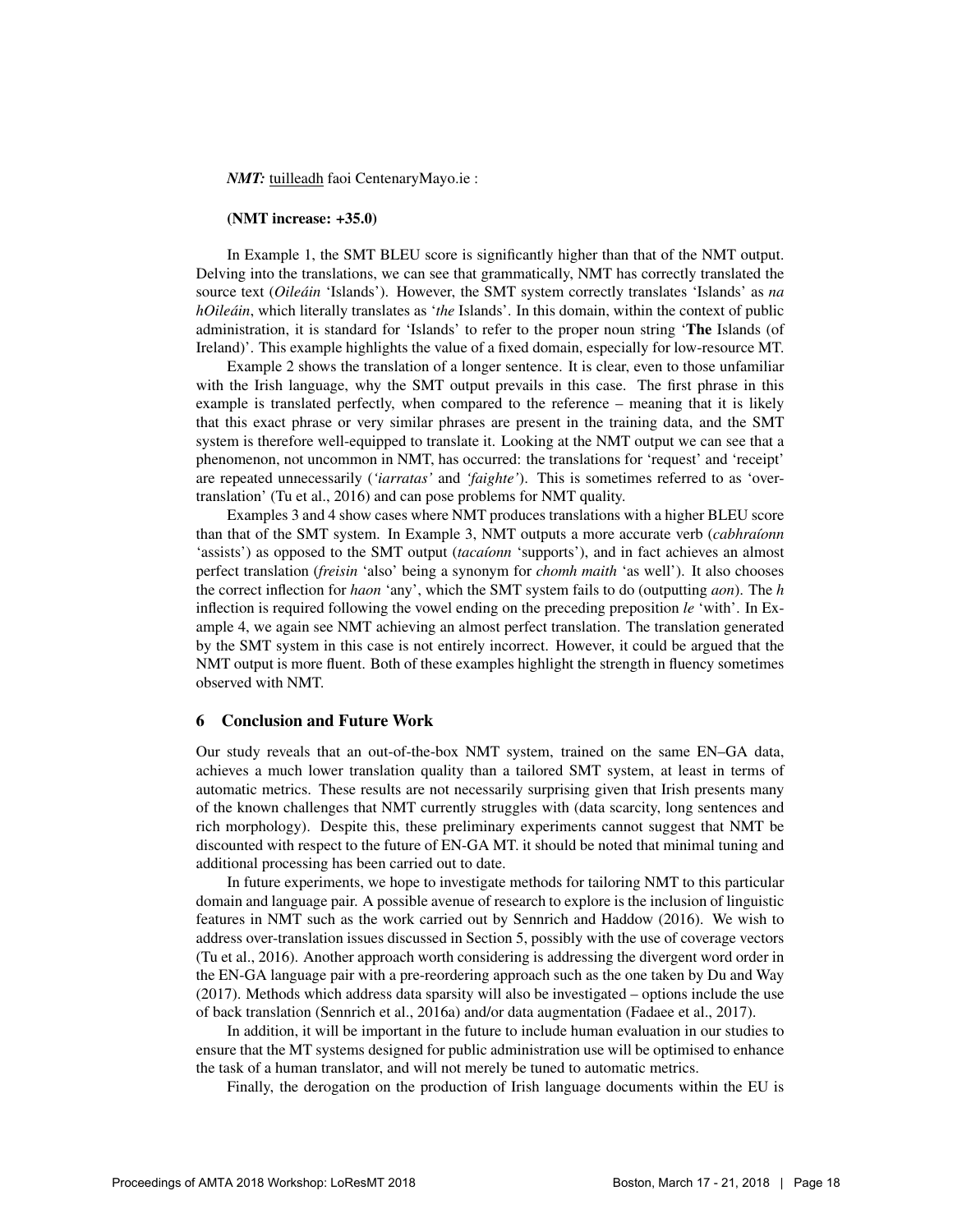due to lift in 2021. By this point there will be a huge increase in the (already high)  $EN \leftrightarrow GA$ translation demands, and national and EU bodies will need look to technological advancements to support professional  $EN \leftrightarrow GA$  translators. It is vital, therefore, that MT resources are welldeveloped, up-to-date and designed accordingly to meet this demand.

#### Acknowledgments

This work was part-funded by the Department of Culture, Heritage and the Gaeltacht (DCHG) and is also supported by the ADAPT Centre for Digital Content Technology, which is funded under the SFI Research Centres Programme (Grant 13/RC/2016) and is co-funded by the European Regional Development Fund. We would also like to thank the four anonymous reviewers for their useful comments.

## References

- Arcan, M., Lane, C., Droighneáin, E. O., and Buitelaar, P. (2016). Iris: English-Irish machine translation system. In *The International Conference on Language Resources and Evaluation*.
- Arenas, A. G. (2008). Productivity and quality in the post-editing of outputs from translation memories and machine translation. *Localisation Focus*, 7(1):11–21.
- Bahdanau, D., Cho, K., and Bengio, Y. (2014). Neural machine translation by jointly learning to align and translate. *CoRR*, abs/1409.0473.
- Bentivogli, L., Bisazza, A., Cettolo, M., and Federico, M. (2016). Neural versus phrase-based machine translation quality: a case study. In *Proceedings of the 2016 Conference on Empirical Methods in NaturalLanguage Processing*, pages 257–267. Association for Computational Linguistics.
- Bojar, O., Chatterjee, R., Federmann, C., Graham, Y., Haddow, B., Huck, M., Jimeno Yepes, A., Koehn, P., Logacheva, V., Monz, C., Negri, M., Neveol, A., Neves, M., Popel, M., Post, M., Rubino, R., Scarton, C., Specia, L., Turchi, M., Verspoor, K., and Zampieri, M. (2016). Findings of the 2016 conference on machine translation. In *Proceedings of the First Conference on Machine Translation: Volume 2, Shared Task Papers*, pages 131–198. Association for Computational Linguistics.
- Castilho, S., Moorkens, J., Gaspari, F., Sennrich, R., Sosoni, V., Georgakopoulou, Y., Lohar, P., Way, A., Miceli Barone, A. V., and Gialama, M. (2017). A Comparative Quality Evaluation of PBSMT and NMT using Professional Translators. In *Proceedings of Machine Translation Summit XVI*, Nagoya, Japan.
- Dowling, M., Cassidy, L., Maguire, E., Lynn, T., Srivastava, A., and Judge, J. (2015). Tapadoir: Develop- ´ ing a statistical machine translation engine and associated resources for Irish. In *Proceedings of the The Fourth LRL Workshop: "Language Technologies in support of Less-Resourced Languages"*, Poznan, Poland.
- Dowling, M., Lynn, T., Graham, Y., and Judge, J. (2016). English to Irish machine translation with automatic post-editing. *PARIS Inalco du 4 au 8 juillet 2016*, page 42.
- Du, J. and Way, A. (2017). Pre-reordering for neural machine translation: Helpful or harmful? *The Prague Bulletin of Mathematical Linguistics*, 108(1):171–182.
- Etchegoyhen, T., Bywood, L., Fishel, M., Georgakopoulou, P., Jiang, J., van Loenhout, G., del Pozo, A., Maucec, M. S., Turner, A., and Volk, M. (2014). Machine translation for subtitling: a largescale evaluation. In *Proceedings of theNinth International Conference on Language Resources and Evaluation*.